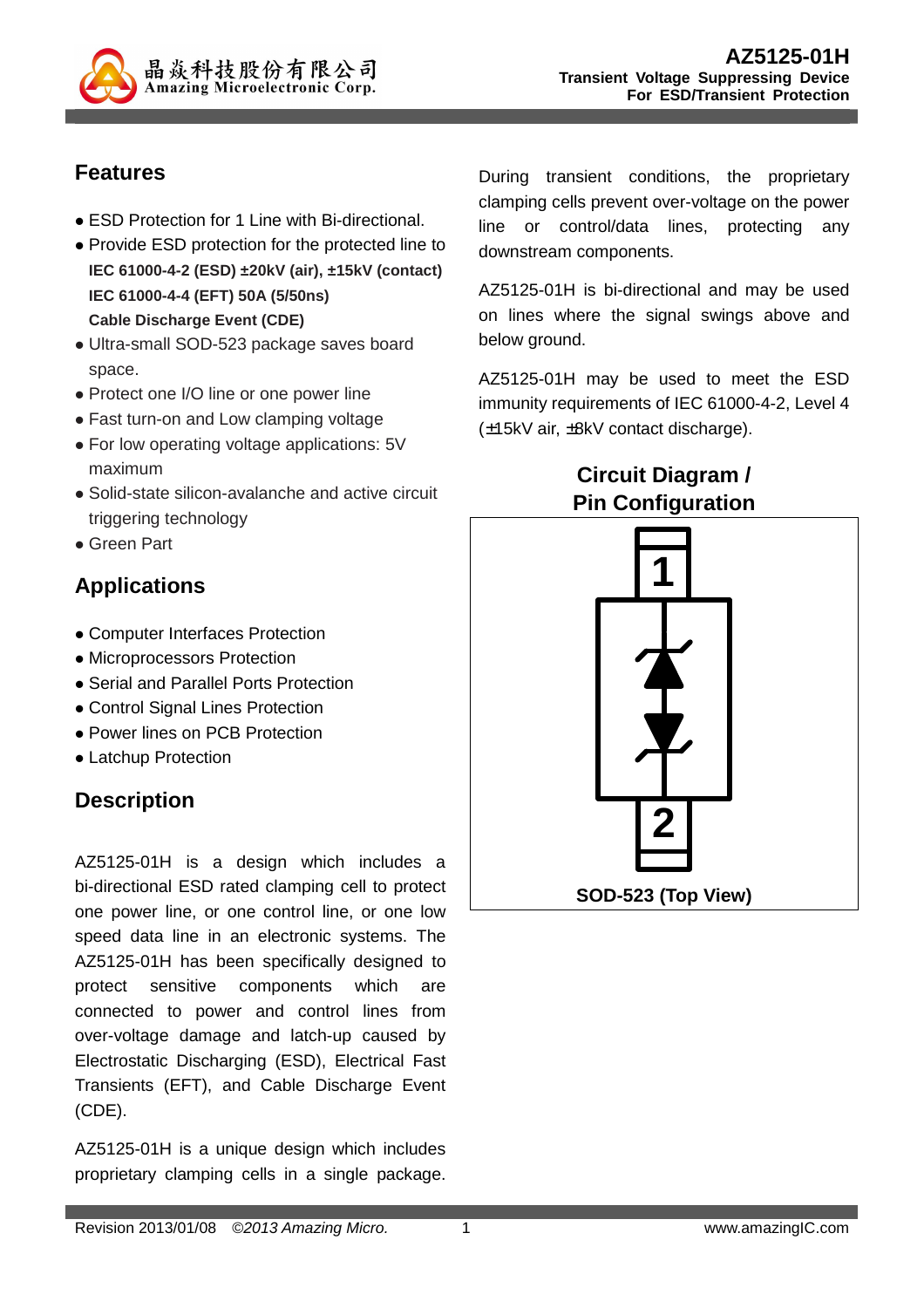

#### **SPECIFICATIONS**

| <b>ABSOLUTE MAXIMUM RATINGS</b>   |                             |                 |              |
|-----------------------------------|-----------------------------|-----------------|--------------|
| <b>PARAMETER</b>                  | <b>PARAMETER</b>            | <b>RATING</b>   | <b>UNITS</b> |
| <b>Operating Supply Voltage</b>   | $V_{DC}$                    | ±6              |              |
| ESD per IEC 61000-4-2 (Air)       | V <sub>ESD</sub>            | ±20             | kV           |
| ESD per IEC 61000-4-2 (Contact)   |                             | ±15             |              |
| <b>Lead Soldering Temperature</b> | $\mathsf{T}_{\mathsf{SOL}}$ | 260 (10 sec.)   | °C           |
| <b>Operating Temperature</b>      | $T_{OP}$                    | $-55$ to $+85$  | $\mathrm{C}$ |
| Storage Temperature               | $\mathsf{T}_{\text{STO}}$   | $-55$ to $+150$ | $\mathrm{C}$ |

| <b>ELECTRICAL CHARACTERISTICS</b> |                        |                                  |             |            |            |              |
|-----------------------------------|------------------------|----------------------------------|-------------|------------|------------|--------------|
| <b>PARAMETER</b>                  | <b>SYMBOL</b>          | <b>CONDITIONS</b>                | <b>MINI</b> | <b>TYP</b> | <b>MAX</b> | <b>UNITS</b> |
| Reverse Stand-Off                 |                        | $T=25^{\circ}C$ .                | $-5$        |            | 5          | V            |
| Voltage                           | <b>V<sub>RWM</sub></b> |                                  |             |            |            |              |
| Reverse Leakage                   |                        | $V_{RMM} = \pm 5V$ , T=25 °C.    |             |            | 1          | μA           |
| Current                           | Leak                   |                                  |             |            |            |              |
| Reverse                           |                        | $I_{\text{RV}}$ = 1 mA, T=25 °C. | 6           |            | 9          | $\vee$       |
| <b>Breakdown Voltage</b>          | $V_{BV}$               |                                  |             |            |            |              |
| <b>ESD Clamping</b>               |                        | IEC 61000-4-2 +6kV, T=25 °C,     |             | 10         |            | V            |
| Voltage                           | $\rm V_{ESD\_CL}$      | Contact mode.                    |             |            |            |              |
| Channel Input                     | $C_{\mathsf{IN}}$      | $V_R = 0V$ , f = 1MHz, T=25 °C.  |             | 7          | 9          | рF           |
| Capacitance                       |                        |                                  |             |            |            |              |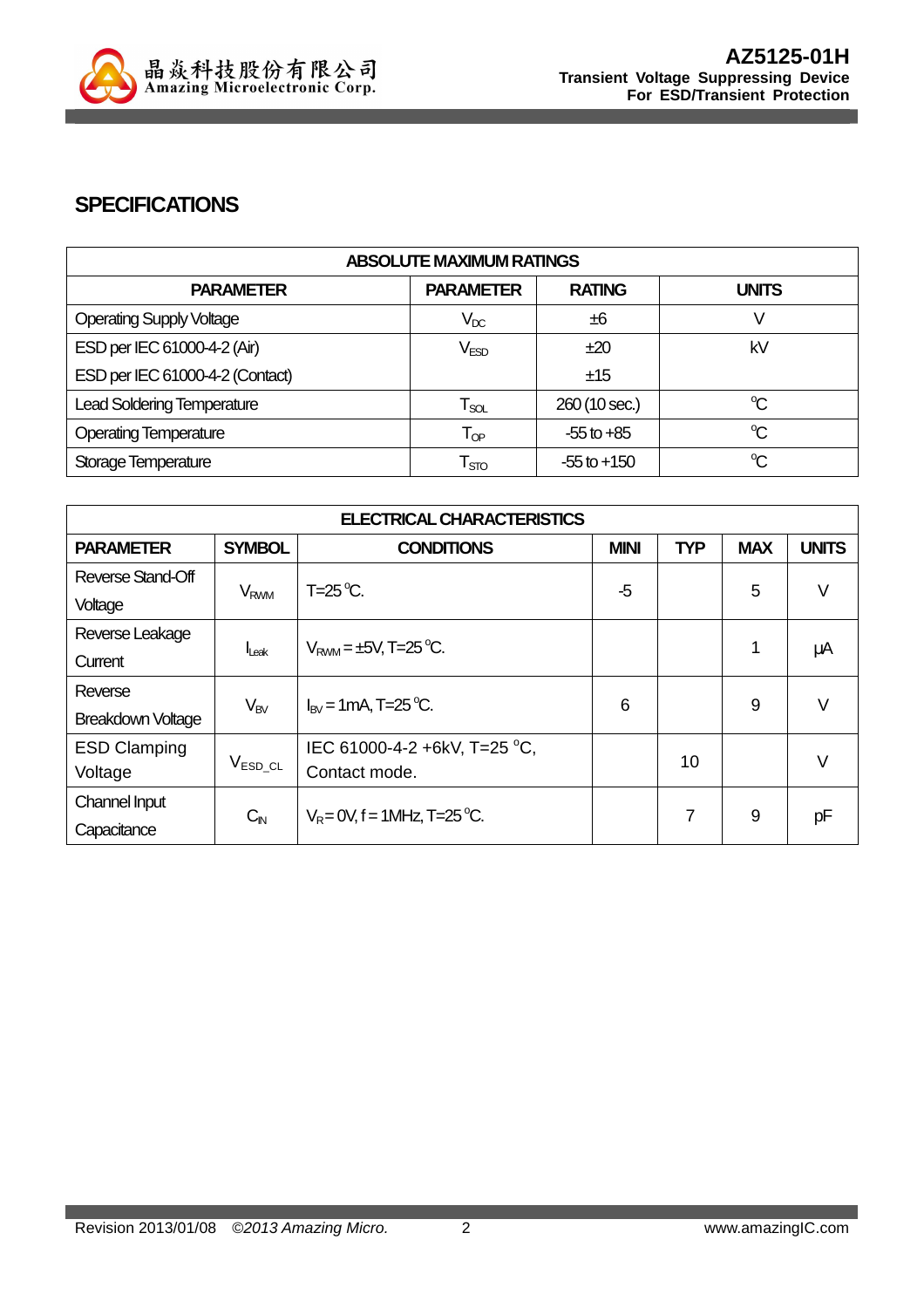

## **Typical Characteristics**

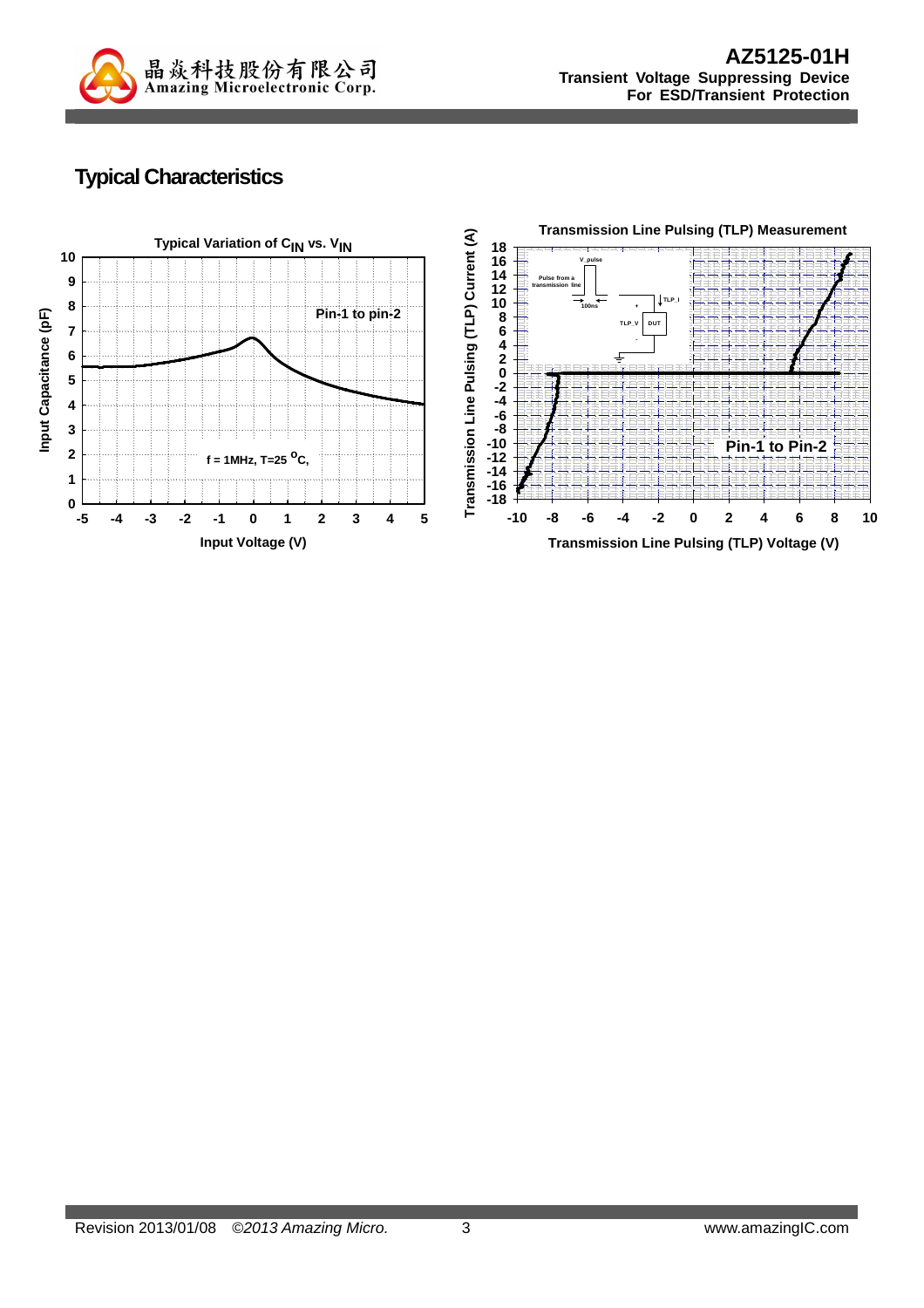

### **Applications Information**

The AZ5125-01H is designed to protect one line against System ESD/EFT/Cable-Discharge pulses by clamping them to an acceptable reference. It provides bi-directional protection.

The usage of the AZ5125-01H is shown in Fig. 1. Protected line, such as data lines, control lines, or power lines, is connected at pin 1. The pin 2 is connected to a ground plane on the board. Since AZ5125-01H is bi-directional, these connections can be reversed (protected line to pin 2, ground to pin 1). In order to minimize parasitic inductance in the board traces, all path lengths connected to the pins of AZ5125-01H should be kept as short as possible.

In order to obtain enough suppression of ESD induced transient, good circuit board is critical. Thus, the following guidelines are recommended:

- Minimize the path length between the protected lines and the AZ5125-01H.
- Place the AZ5125-01H near the input terminals or connectors to restrict transient coupling.
- The ESD current return path to ground should be kept as short as possible.
- Use ground planes whenever possible.
- NEVER route critical signals near board edges and near the lines which the ESD transient easily injects to.

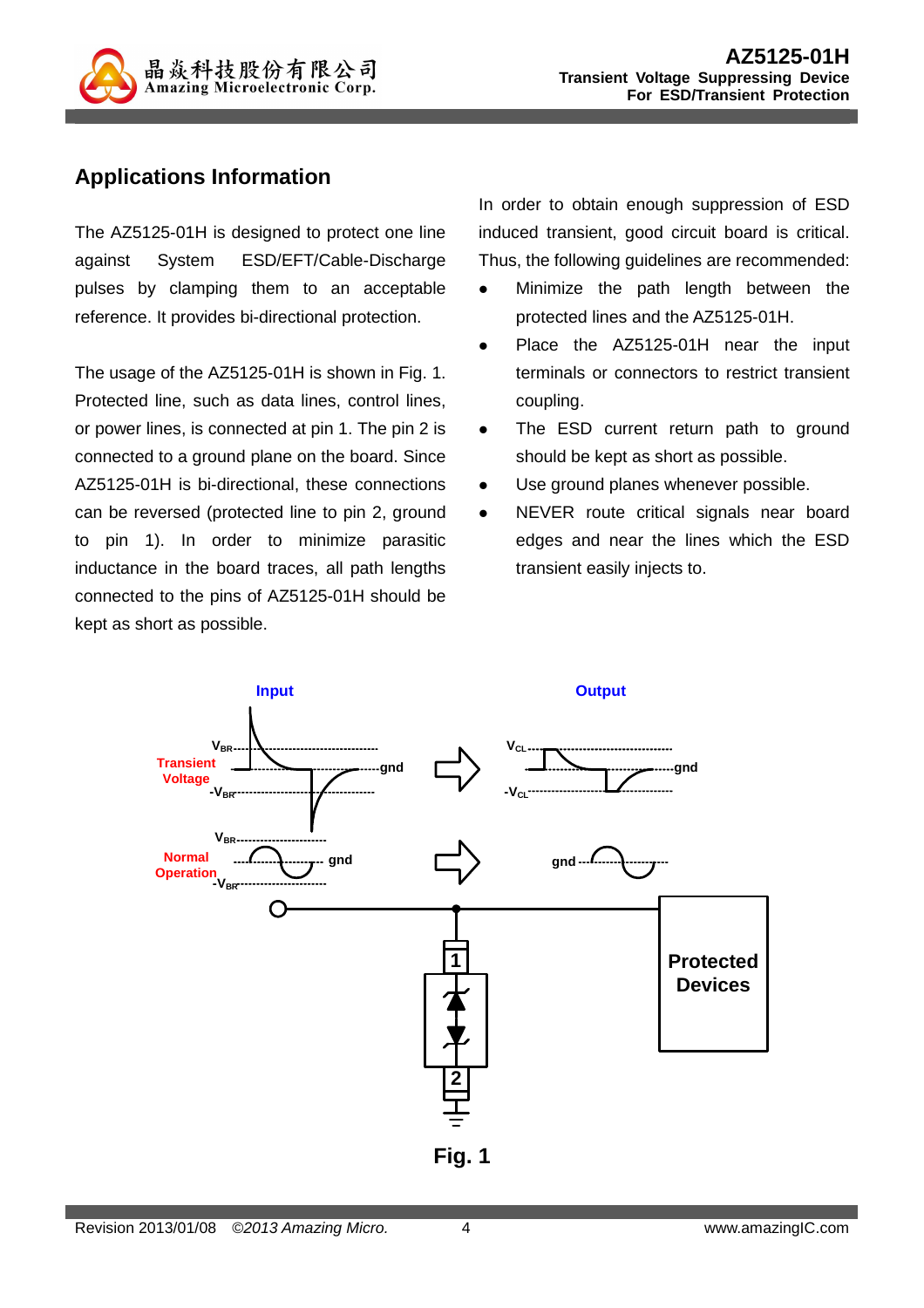

| <b>Mechanical Details</b> |  |  |
|---------------------------|--|--|
| <b>SOD-523</b>            |  |  |
| <b>PACKAGE DIAGRAMS</b>   |  |  |
| <b>TOP VIEW</b>           |  |  |
|                           |  |  |
| <b>SIDE VIEW</b>          |  |  |
|                           |  |  |

#### **PACKAGE DIMENSIONS**

| <b>Symbol</b>  | <b>Millimeters</b> |       | <b>Inches</b> |       |  |
|----------------|--------------------|-------|---------------|-------|--|
|                | MIN.               | MAX.  | MIN.          | MAX.  |  |
| A              | 0.5                | 0.715 | 0.020         | 0.028 |  |
| b              | 0.25               | 0.35  | 0.010         | 0.014 |  |
| C              | 0.08               | 0.2   | 0.003         | 0.008 |  |
| D              | 0.7                | 0.9   | 0.028         | 0.035 |  |
| Е              | 1.1                | 1.3   | 0.043         | 0.051 |  |
| E <sub>1</sub> | 1.5                | 1.7   | 0.059         | 0.067 |  |

**LAND LAYOUT**



Notes:

This LAND LAYOUT is for reference purposes only. Please consult your manufacturing partners to ensure your company's PCB design guidelines are met.

## **MARKING CODE**



f = Device Code  $X = Date Code$ 

| <b>Part Number</b> | <b>Marking Code</b> |
|--------------------|---------------------|
| AZ5125-01H         | fХ                  |

### **Ordering Information**

| PN#            | Material | T <sub>Y</sub> pe | Reel size     | MOO/internal box      | MOO/carton          |
|----------------|----------|-------------------|---------------|-----------------------|---------------------|
| AZ5125-01H.R7G | freen    | T/R               | $\sigma$ inch | 4 reel= $12,000/b$ ox | 6 box=72,000/carton |